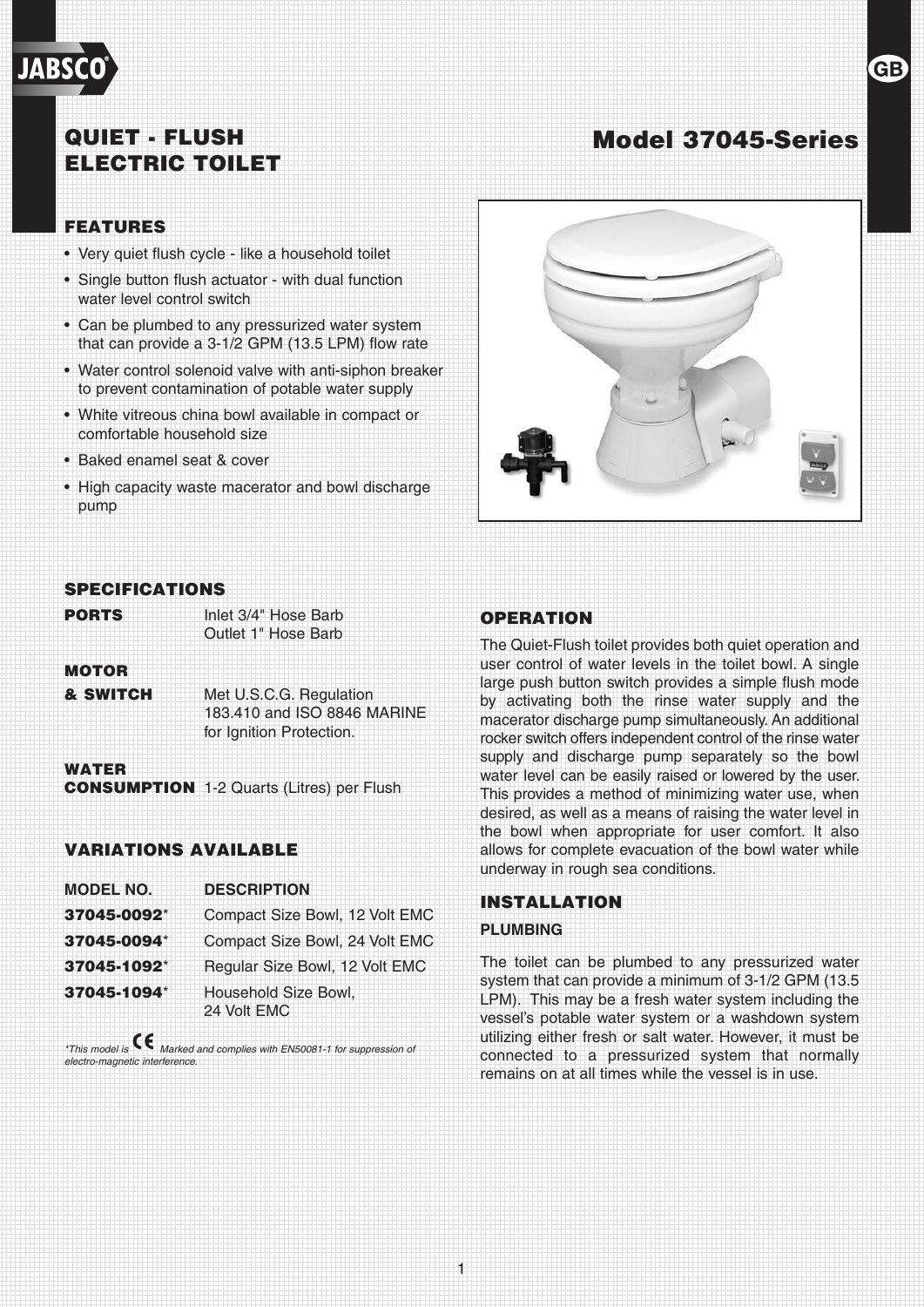

To make the water connection, shut off the water system pump and open one of the systems faucets or fixtures to drain the pressure from the system. Select an appropriate tee type fitting that can be installed in the existing pressurized water system and will provide a 1/2"(13mm) hose barb to feed water to the toilet. Install the tee fitting at a location on the pressurized water system that provides convenient connection to the toilet's solenoid valve/ siphon breaker assembly. If the toilet is being connected to the vessel's fresh water system and the vessel may be connected to an unregulated city water supply, it is recommended that a valve be installed in the toilet water supply line ahead of the solenoid valve/ siphon breaker to regulate the flow rate of incoming pressurized city water.

#### **PLUMBING**

The solenoid valve/siphon breaker should be positioned a minimum of six inches above the hose connection at the back of the toilet bowl (at all angles of heel and trim) and located as close to the toilet as possible.

It should be located where an occasional drop or two of water from the siphon breaker will not adversely affect nearby equipment or supplies. It must be installed in a vertical position with the hose barb connections pointing down. The solenoid valve/siphon breaker bracket should be secured to a solid mounting surface with four screws. If the valve assembly is attached to a wood surface, 3/8" (10mm) long screws are generally adequate to support the weight of the valve assembly. If desired, the valve assembly may be installed inside a cabinet or locker to conceal it from view of the vessel's occupants. To provide a clean sanitary appearance inside the head area, a six foot section of smooth white hose is provided with the toilet to connect the toilet bowl spud fitting to the siphon breaker outlet hose barb.

The solenoid valve inlet hose barb is then connected with 1/2" (13mm) reinforced vinyl hose suitable for pressurized water to the tee fitting installed in the water system line. All pressurized water system connections should be secured with stainless steel band type hose clamps.



|                | Amp         | <b>Fuse</b> | Wire Size Per Feet Of Run* |             |             |             |         |
|----------------|-------------|-------------|----------------------------|-------------|-------------|-------------|---------|
| <b>Voltage</b> | <b>Draw</b> | <b>Size</b> | $0' - 10'$                 | $10' - 15'$ | $15' - 25'$ | $25' - 40'$ | 40'-60' |
| 12 Vdc         | 10          | 25          | #16                        | #14         | #12         | #10         | #8      |
| 24 Vdc         |             | 15          | #16                        | #16         | #16         | #14         | #12     |

\* Length of run is total distance from power source to product and back to ground.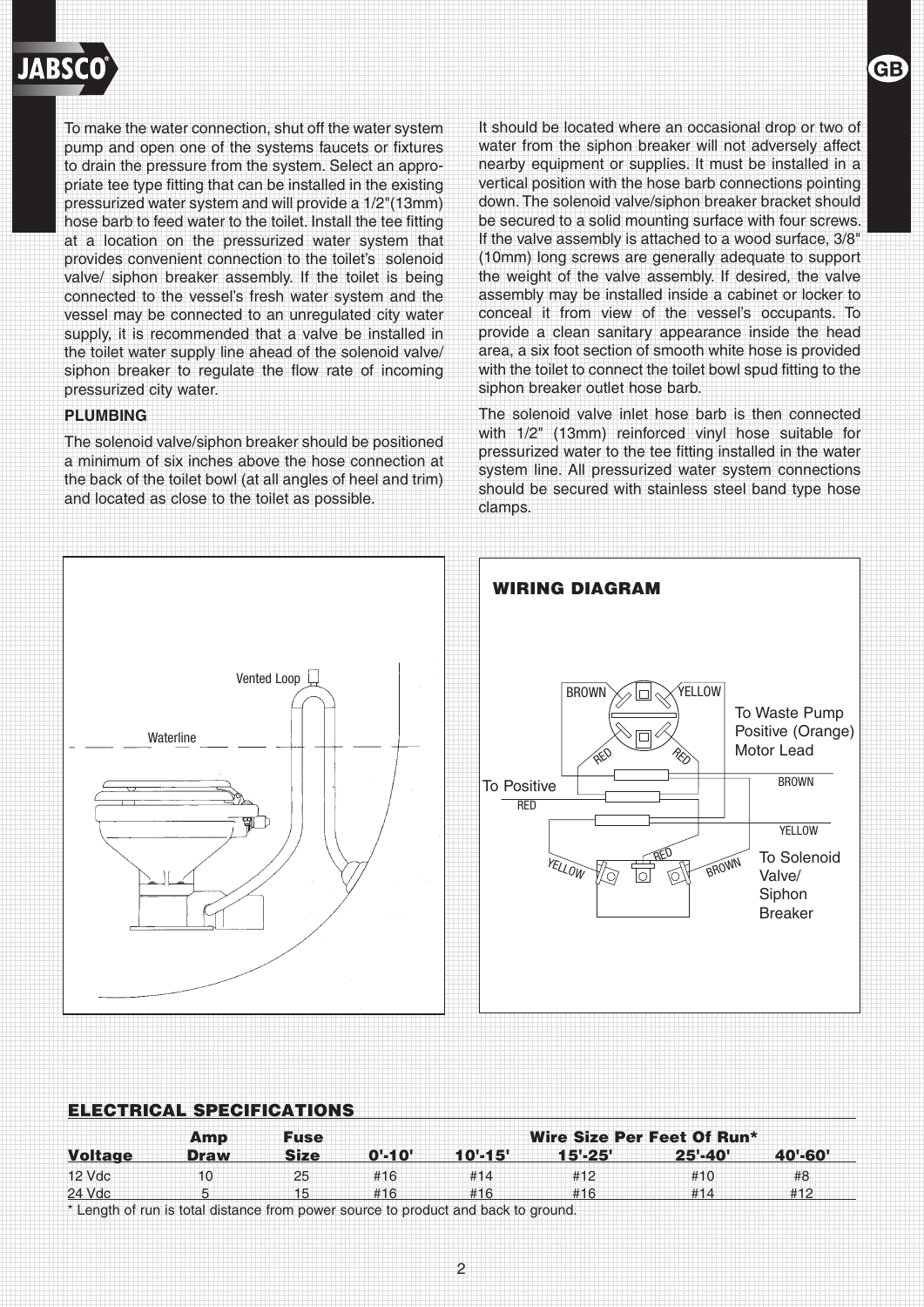

The 3/4" hose connecting the siphon breaker to the bowl should be secured with a band clamp at the siphon breaker to prevent it from being accidentally dislodged but generally does not need a hose clamp to secure it to the bowl spud fitting unless desired for added security.

The discharge port includes a 1" (25mm) hose barb and should be plumbed with 1" (25mm) hose to an on board holding tank or, if appropriate, to an overboard discharge through hull. A 1" (25mm) to 1-1/2" (38mm) barbed hose adapter is provided to adapt a 1" (25mm) discharge hose to 1-1/2" (38mm) hose, if desired. The discharge plumbing should be kept as short as possible and bends in thedischarge hose should be kept to a minimum.

If the toilet is below the water line and is plumbed to an overboard discharge through hull, the discharge plumbing must include a vented loop positioned so it remains above the water line at all angles of heel and trim. Total discharge head should not exceed 4 feet (1.2m). To retain water in the bowl, the discharge hose should be looped upward about eight to ten inches above the base of the toilet and as near to the toilet as can be practically accomplished without creating an unsightly plumbing situation.



**! WARNING**

Flood hazard. If toilet is installed below the waterline, it must be installed with a properly positioned vented loop in the discharge hose. Failure to do so can result in flooding which can cause loss of property and life.

#### ELECTRICAL

The electrical wiring should be independent of all other accessories. It should be made with marine grade copper stranded wire of the gauge specified in the electrical specifications chart. Make all wire connections with mechanical locking type connectors (crimp type butt connectors and terminals). Ensure the circuit is protected by a proper sized fuse or circuit breaker determined from the electrical specifications chart. Secure all wires to a solid surface approximately every eighteen inches (1/2m) along their entire length of run. Wire the switch panel to the solenoid valve/siphon breaker and toilet pump assembly as per the following wiring diagram. Select a location for the switch panel that is convenient to the toilet user and will also allow access to run the wires from the switch panel to both the toilet's motor and the solenoid valve/siphon breaker as well as from the electrical power source to the switch panel. The red lead from the panel should be connected to an over-current protected positive power source. Connect the brown lead from the panel to the waste pump positive (orange) motor lead. Connect the black waste pump motor lead to battery negative. Connect the yellow lead from the panel to a solenoid valve terminal. Connect the remaining solenoid valve terminal to battery negative. The solenoid valve is not polarity sensitive.

To install the switch panel, drill two 1-3/4" (45mm) diameter holes (slightly over-lapping) through the selected switch mounting surface per the attached template. Ensure the template is oriented correctly because it is not symmetrical. Also, drill four appropriate sized holes for the fasteners selected to secure the switch panel to its mounting surface.

**GB** 

#### SERVICE

The Jabsco Quiet-Flush Toilet does not require routine maintenance other than occasional cleaning to maintain a hygienic sanitary condition. Clean toilet with mild nonabrasive cleaners without strong aromatics.Cleaners having high concentrations of aromatics such as pine scented concentrated cleaners and strongly scented degreaser concentrates can cause the pump's seal to swell and may contribute to a premature seal leak.

The toilet has no wearing parts that need periodic replacement other than the shaft seal which, under normal conditions, should provide several years of service before needing replacement. The seal only requires replacement if signs of leakage are noticed under the seal housing positioned between the motor and toilet base assembly.

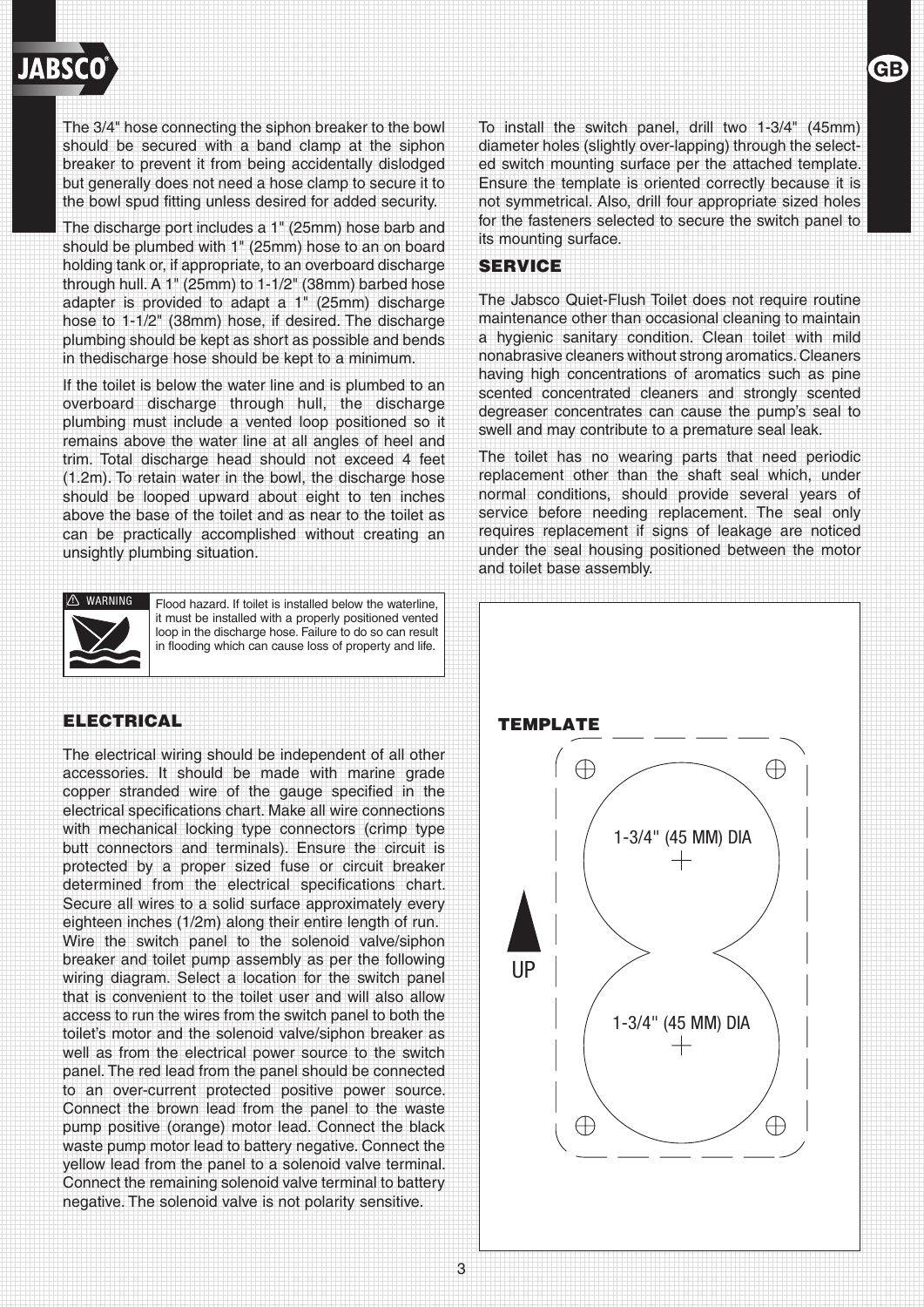# **! DANGER**



**! WARNING**

Flood hazard. If toilet is plumbed to an overboard discharge, close the discharge seacock prior to disassembling toilet. Failure to do so can result in flooding which can cause loss of property and life.

Notice: Before performing any service, disconnect the power supply to the toilet and take precaution to ensure it is not reconnected until the service is complete. Also, pump all water from the toilet bowl and if connected to an overboard discharge, close the discharge seacock.

To replace the shaft seal, snap off the white motor cover and remove the pump assembly by removing the four screws with lock washers that secure it to the toilet base. Carefully slide the pump assembly from the base ensuring the macerator housing also slides out of the base with the pump.

The pump chopper will engage the macerator housing and it may be necessary to gently tap the chopper against the macerator housing to free it from the base.

Prevent the motor shaft from turning by inserting a screwdriver in the shaft slot at the rear of the motor and unscrew the nut retaining the chopper blade. Remove the chopper and macerator housing from the motor shaft. Remove the O-ring from the O-ring groove around the outer diameter of the seal housing. With an allen wrench, loosen the centrifugal impeller set screw and slide the impeller off the shaft. Remove the two screws that secure the seal housing to the motor and slide the housing off the motor shaft. Remove the two seal washers from under the head of each of the two seal housing retainer screws. With a pair of needle nose pliers grasp the shaft seal and pull it from the seal housing. Clean all parts and inspect for damage.

Lubricate the OD of the new seal with a small amount of water and press it into the seal bore with the seal's lip facing the threaded end of the shaft. Do not use the stainless steel star retaining washer supplied with the seal. Lubricate the ID of the seal and the motor shaft with a small amount of water resistant grease.

Ensure the slinger is properly positioned on the motor shaft next to the motor and slide the seal housing onto the motor shaft until it is against the motor end bell. Position a new plastic seal washer under the head of each of the flat head seal housing retainer screws and secure the seal housing to the motor. Slide the centrifugal impeller on the motor shaft positioning it about 1/32" (1mm) from the seal housing and secure it to the shaft with the set screw. Rotate the impeller to ensure it does not rub on the seal housing.

Slide the macerator housing over the motor shaft, place the lock washer on the end of the shaft and screw the chopper onto the shaft. Tighten the chopper while holding the motor shaft at the rear of the motor. Position a new O-ring in the seal housing O-ring groove (it may be retained in the groove with a small amount of grease). Slide the pump assembly into the toilet base ensuring the macerator housing is properly positioned within the base. The cut-out in the side of the macerator housing must align with the discharge port in the base (the macerator housing is keyed so it will only go in when properly positioned). Ensuring the O-ring is still properly positioned in the O-ring groove in the seal housing, place the pump assembly against the base and secure it in place with the four screws and lock washers. Replace the white motor cover by snapping it down over the pump motor. Slide the pump assembly into the toilet base ensuring the macerator housing is properly positioned within the base.

The cut-out in the side of the macerator housing must align with the discharge port in the base (the macerator housing is keyed so it will only go in when properly positioned). Ensuring the O-ring is still properly positioned in the O-ring groove in the seal housing, place the pump assembly against the base and secure it in place with the four screws and lock washers. Replace the white motor cover by snapping it down over the pump motor.

4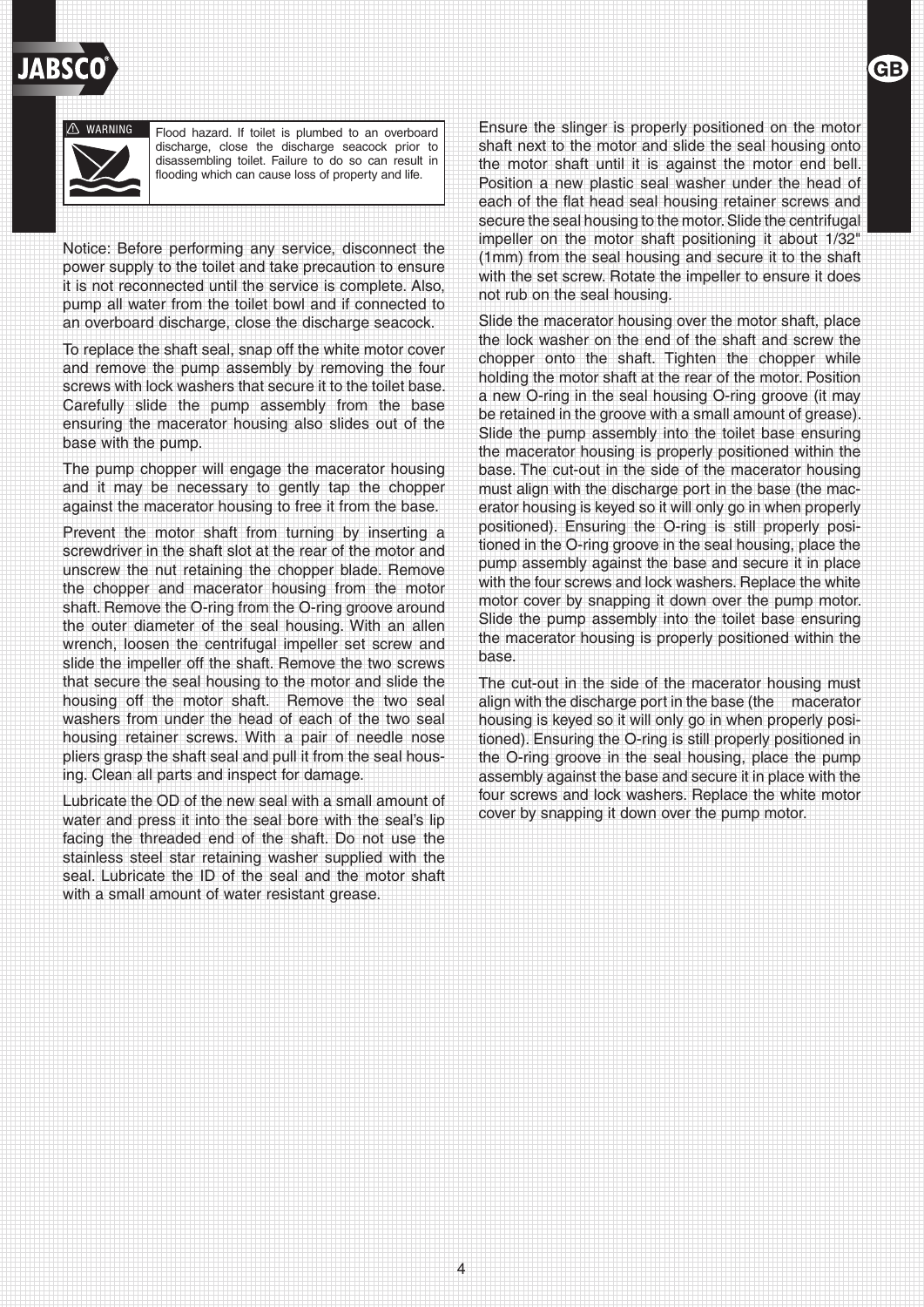**JABSCO** 





### PARTS LIST

| Key   | <b>Description</b>                |                | Qty. Req. Part Number |
|-------|-----------------------------------|----------------|-----------------------|
| 1     | Seat and Cover, Compact Size      | 1              | 29097-1000            |
|       | Seat and Cover, Regular Size      | 1              | 29127-1000            |
| 1A    | Hinge Only, Compact Size          | 1              | 29098-1000            |
|       | Hinge Only, Regular Size          | 1              | 29098-2000            |
| 2     | <b>Bowl, Compact Size</b>         | 1              | 29096-0000            |
|       | Bowl, Regular Size                | 1              | 29126-0000            |
| 3 & 4 | Bowl Spud & Intake Elbow          | 1              | 29048-0000            |
|       | & O-ring                          |                |                       |
| 5     | Hose, 6 feet                      | 1              | 29035-1031            |
| 6     | Motor Cover +                     | 1              | 37042-1000            |
| 7     | <b>Bowl Installation Hardware</b> | 1              | 18753-0637            |
| 7A    | Nut Cap**                         | 4              |                       |
| 7B    | Hex Nut** (Two places)            | 8              |                       |
| 7C    | Washer, Stainless Steel**         | $\overline{4}$ |                       |
| 7D    | Washer, Plastic**                 | $\overline{4}$ |                       |
| 7F    | Washer, Starlock**                | $\overline{4}$ |                       |
| 7F    | Phillips Head Screw**             | 4              |                       |
| 8     | <b>Bowl O-Ring Seal</b>           | 1              | 44101-1000            |
| 9     | Base Assembly**                   | 1              | 37004-1000            |
| 10    | 1-1/2" Adapter, Discharge Port    | 1              | 98023-0080            |
| 11    | Joker Valve* **                   | 1              | 44106-1000            |
| 12    | 1" Discharge Port**               | 1              | 44107-1000            |
| 13    | $Screw**3$                        |                | 96050-0568            |
| 14    | Chopper Plate with Lock Nut +     | 1              | 37056-1000            |
| 15    | Macerator Housing †               | 1              | 37014-0000            |
| 16    | Centrifugal Impeller †            | 1              | 37006-0000            |

| Key | <b>Description</b>                 |              | Qty. Req. Part Number |  |  |  |
|-----|------------------------------------|--------------|-----------------------|--|--|--|
| 17  | Set Screw †                        | 1            | 91084-0320            |  |  |  |
| 18  | $O$ -ring* $\dagger$               | 1            | 43990-0066            |  |  |  |
| 19  | Seal* †                            | 1            | 1040-0000             |  |  |  |
| 20  | Screw +                            |              | 2 91010-0144          |  |  |  |
| 21  | Washer, Plastic* +                 |              | 2 35445-0000          |  |  |  |
| 22  | Seal Housing †                     | 1            | 37043-1000            |  |  |  |
| 23  | Lock Washer #10, Stainless Steel + | 4            |                       |  |  |  |
| 24  | Screw +                            | 4            | 91027-0011            |  |  |  |
| 25  | Slinger +                          | 1            | 6342-0000             |  |  |  |
| 26  | Motors:                            |              |                       |  |  |  |
|     | Motor - 12 Volt †                  | 1.           | 18753-0554            |  |  |  |
|     | Motor - 24 Volt †                  | 1            | 18753-0555            |  |  |  |
| 27  | Solenoid Valve & Siphon Breaker    |              |                       |  |  |  |
|     | 12 Volt                            | 1            | 37038-1012            |  |  |  |
|     | Solenoid Valve & Siphon Breaker    |              |                       |  |  |  |
|     | 24 Volt                            | 1.           | 37038-1024            |  |  |  |
| 28  | Switch Panel                       | 1.           | 37047-2000            |  |  |  |
| 29  | Screw Covers (3/kit)               | $^{\dagger}$ | 37003-1000            |  |  |  |
|     | Service Kit                        |              | 90197-0000            |  |  |  |
|     | Motor & Pump Assembly              |              |                       |  |  |  |
|     | 12 Volt EMC                        |              | 37072-0092            |  |  |  |
|     | 24 Volt EMC                        |              | 37072-0094            |  |  |  |

\* Parts Supplied with Service Kit.

\*\* Parts included with base 37004-1000.

† Parts included in Motor & Pump Assembly.